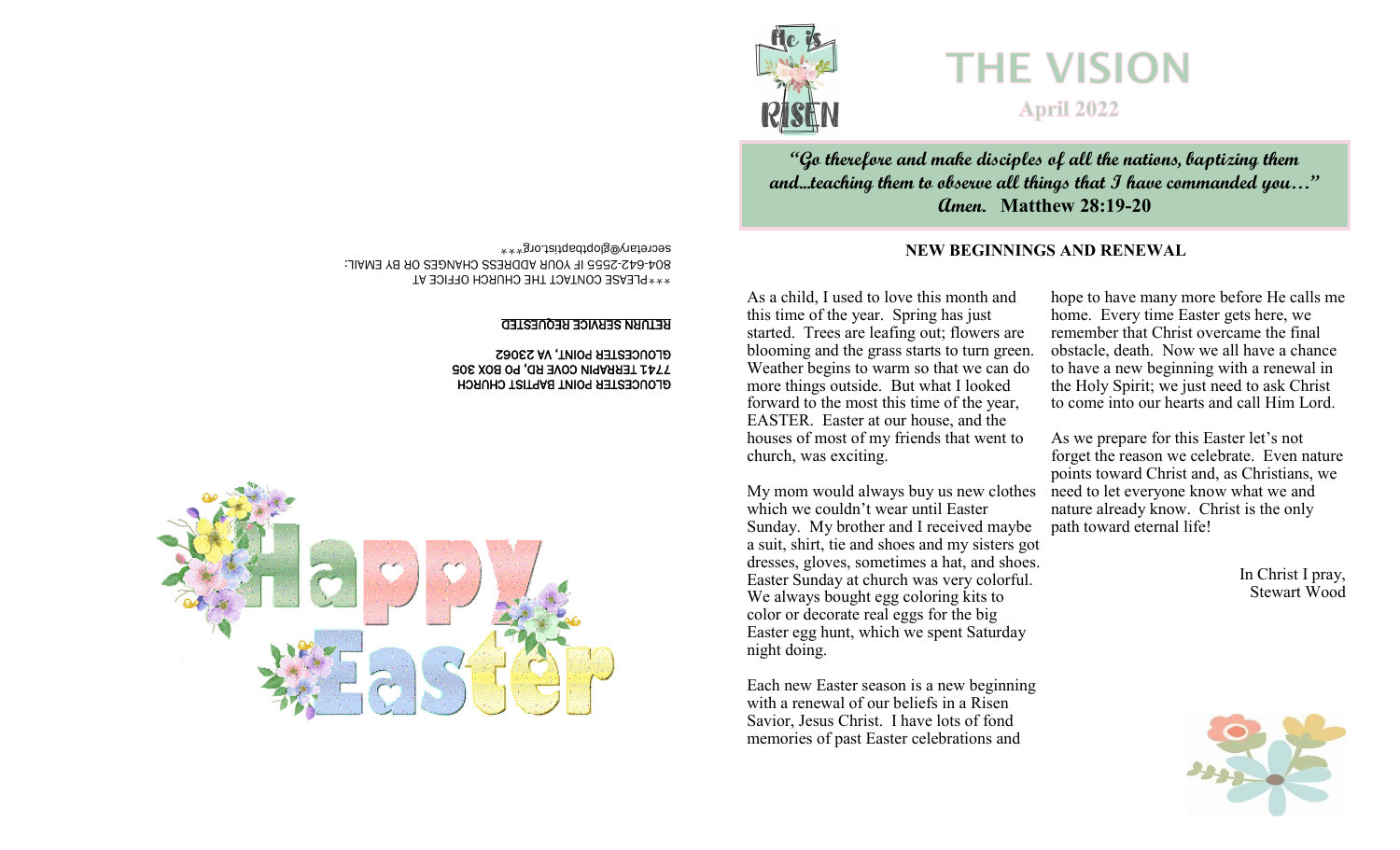

**Maundy Thursday Seder Service**

 **Thursday, April 14, 2022 7:00 pm Fellowship Hall**

So that we can properly prepare, please signup in the Narthex.

**Please Note**: Children are welcome to attend, but please note that sampling of symbolic foods will be included in the service.

This service will allow us to experience and learn about the ceremony that started with Israel's liberation from slavery and ultimately became a blessing for the world through salvation from sin.





**He Is Risen!!**

**Easter Sunrise Service** 

**VIMS (Gloucester Point Beach)**

**April 17, 2022 6:15 am (Breakfast 7:00 am-GPBC)**





*The WMU is excited to be hosting our*

# *Mother-Daughter Tea on Saturday, May 7, at 2:00pm.*

*Mothers bring your daughters (age 6 & above)! If you are a mother without a daughter or mom, adopt one of the ladies from the church. If you are a daughter without a daughter or mom, adopt one from the church. (Your mom or daughter does not need to be a member to attend). We will have a Silent Auction with proceeds going to support missions. WMU has not been able to host this event due to Covid and we are excited to be able to do so in 2022. Save the date, May 7, 2022, and join us for a delightful afternoon. We hope to see you there. A sign-up sheet will be available in April.* 



# **Missions Moment**

- **GenSend teaches college students how to be the hands and feet of Christ and share the gospel in everyday life. Pray for the students who will serve across North America during their breaks this school year.**
- **Pray for missionaries and church planters in Washington D.C. and Baltimore as they seek new places to gather for worship. Pray that the churches would be known as places of peace amid the strife and violence that exists.**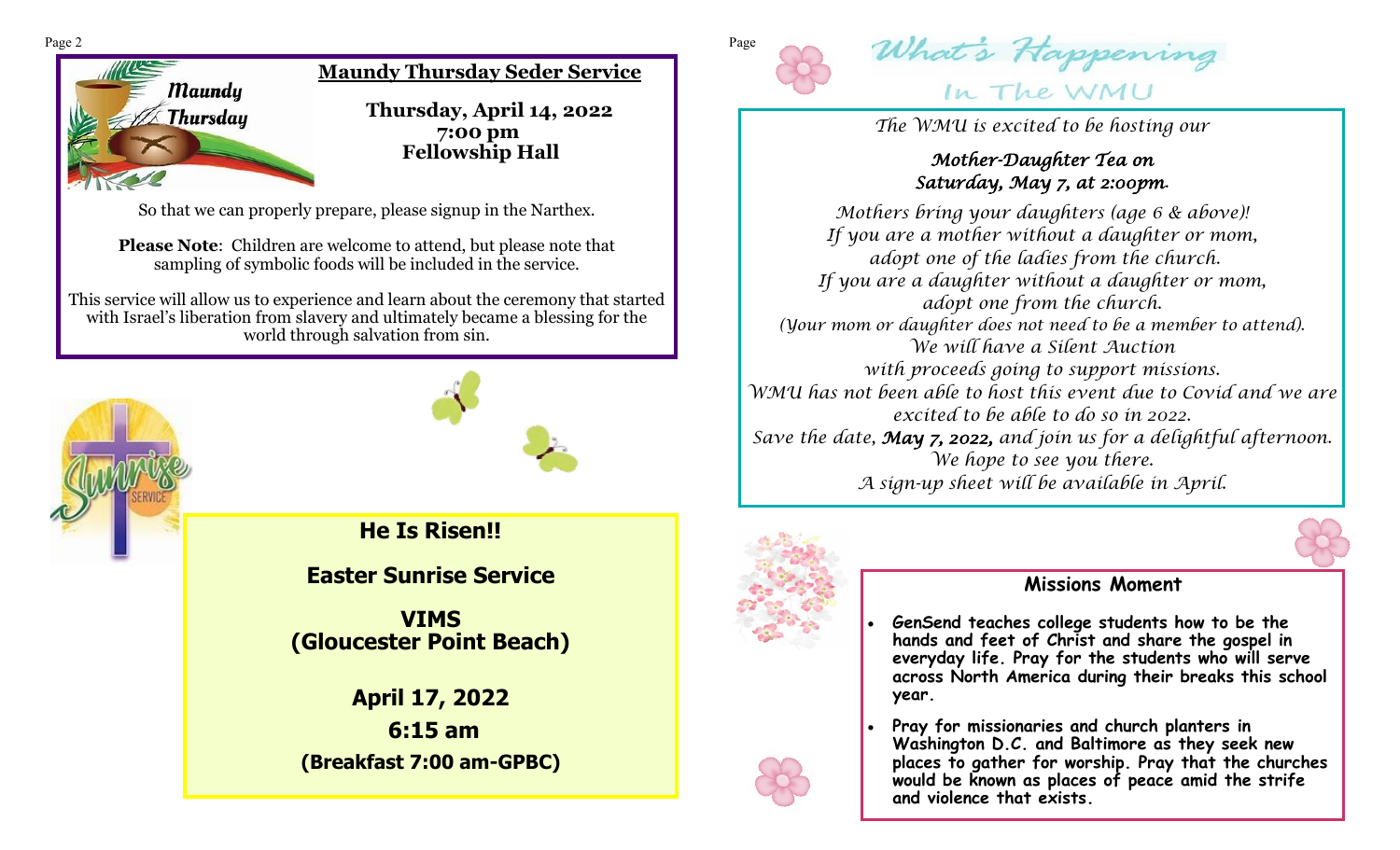## **Sunday Morning Flowers**

If you would like to provide flowers for a Sunday Morning Service, please sign-up for a specific Sunday on the flower signup sheet in the Narthex. If you are placing the flowers in memory or in honor of a loved one, contact Sue in the office, to provide the information so it can be included in the bulletin. What a great way to recognize a birthday, anniversary, etc. and help to decorate the sanctuary!



#### **Easter Crosses**

Would you like to place a cross on the cross in Memory or in Honor of a Loved One? The donations for the crosses will go to support Benevolence. A cross can be placed for a minimum of a \$5.00 donation, but more will gladly be accepted. The Deadline will be Thursday, **4/14/22** and the crosses will be placed on the cross as the donations are received. The Cross Contributors List will be included in the Easter bulletin. Place your form & payment in the labeled box in the Narthex. Contact Paulette Ashe at 642-3251 for questions. Thanks for your generosity!



**Nursery Workers** 4/3—H. Warren/T. Owens 4/10—L. Walton/A. Zepeda 4/17—Jamie/Bailey Moore 4/24—H. Warren/T. Owens



**Older Children's Church** 4/3—Alice/Gordon Smith 4/10—TBD 4/17—M. McNeil/D. Gandee 4/24—Connie/Sami West

# CHURCH **WORKER'S**

**April Tellers** Amy Jacobson Lynn Walton

**April Ushers** Jimmy Diggs Gus Saunders Amy Jacobson

**Sun. Sch. Nursery** Sharon/Howard Warren

**Younger Children's Church** 4/3—Nancy Dyson 4/10—Sonya Anthony 4/17—Joyce Marshall/TBD 4/24—R. Wells/M. Wagner